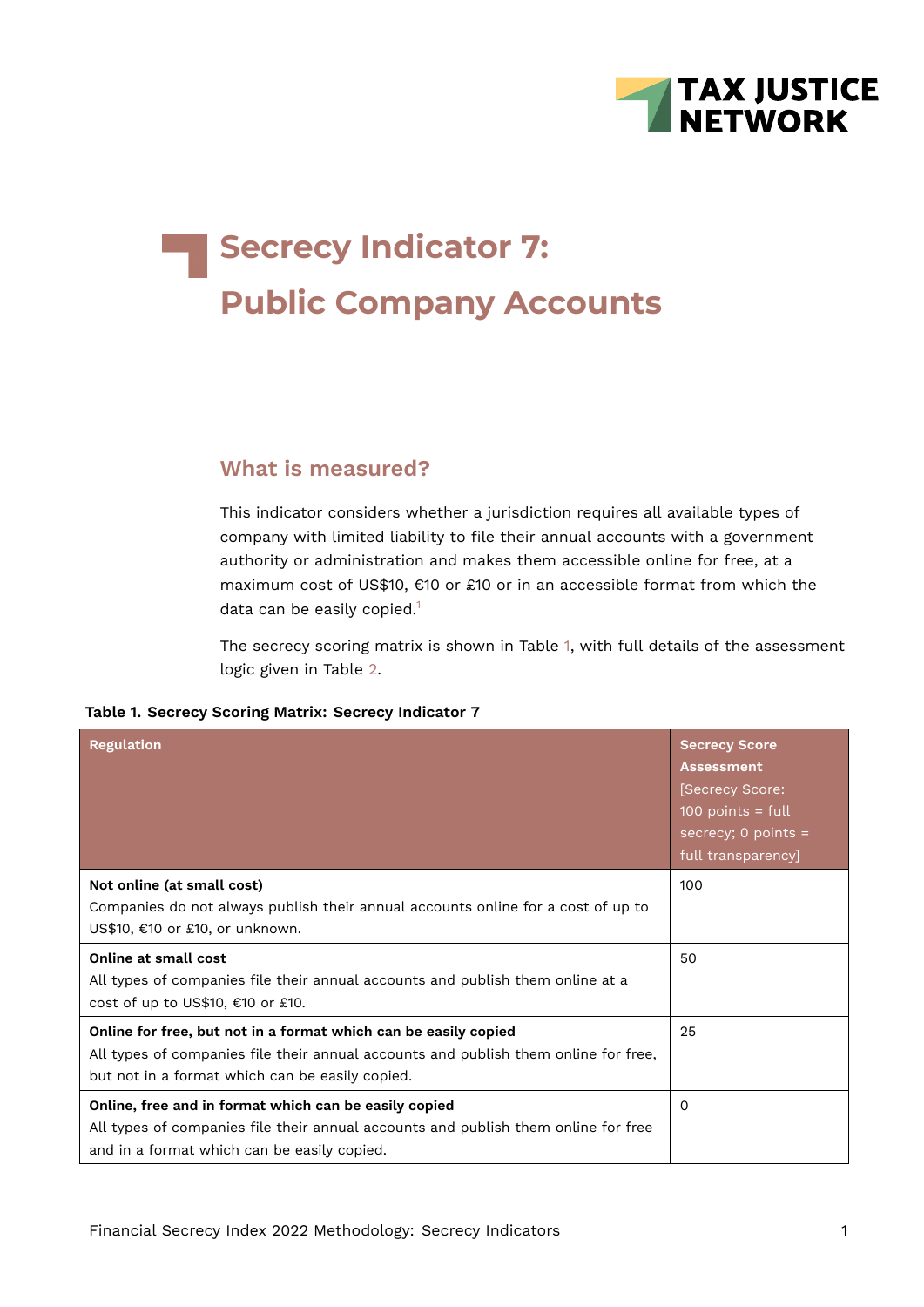If not all types of limited companies publish their annual accounts online, then the secrecy score is 100 points. If the annual accounts are available online but there is a cost to access them, the secrecy score will be reduced to 50 points. In cases where the annual accounts are available online for free, the secrecy score will be further reduced to 25 points. To obtain a zero secrecy score, this data needs to be accessible online for free and in an format in which data can be easily copied and pasted, and used for data analysis. Even if the cost per record is low, it can be prohibitively expensive to import and use this information, which limits the uses of the data. Access costs create substantial hurdles for conducting real time network analyses, for constructing cross-references between companies and jurisdictions. Complex payment or user-registration arrangements for accessing the data (eg registration of an account, requirement of a local identification number or sending a hard-copy request by post) should not be required.<sup>[2](#page-6-1)</sup>

<span id="page-1-0"></span>Other requirements refer to the accessibility of the information. Data is considered accessible only when it is fully downloadable from the internet in a format that can be used for data analysis (for example: XLS, XBRL and XML) or in a format that allows for copying and pasting the relevant information, and the pasted text is clear and usable. For example, if accounts are available only in pdf, we consider the data is not accessible as it is not possible to copy and paste the data in a clear and usable way.

<span id="page-1-1"></span>We performed a random search of each of the relevant corporate registries to ensure that the accounts are effectively available online and that technical problems do not persistently block access. A precondition for a reduction of the secrecy score is that all available types of companies with limited liability - including small companies<sup>[3](#page-6-2)</sup> - are required to keep accounting records, including underlying documentation, for a period of at least five years and that they are required to submit accounts to a public authority. Given the risks involved in the absence of proper requirements for the retention of underlying documentation, we also apply these criteria for companies that are considered inactive or have ceased to exist for various reasons. An exception is made for cases of liquidation, where usually an external party, such as an insolvency practitioner, is involved and hence the risks posed by liquidated companies without sufficient records are fairly low.

<span id="page-1-4"></span><span id="page-1-3"></span><span id="page-1-2"></span>We have drawn the information for this indicator from five principal sources. First, the Global Forum peer reviews<sup>[4](#page-6-3)</sup> have been used to find out whether a company's financial statements are required to be submitted to a government authority, and if reliable accounting records need to be kept by the company in the jurisdiction. The latter is important because if the accounts are kept outside the jurisdiction, it is much more difficult – and sometimes even impossible – to enforce this legal obligation. Second, private sector internet sources have been consulted, including Lowtax.net.[5](#page-6-4) Third, results of the Tax Justice Network Survey of 2021 (or previous versions of the survey) have been included. $6$  Fourth, in cases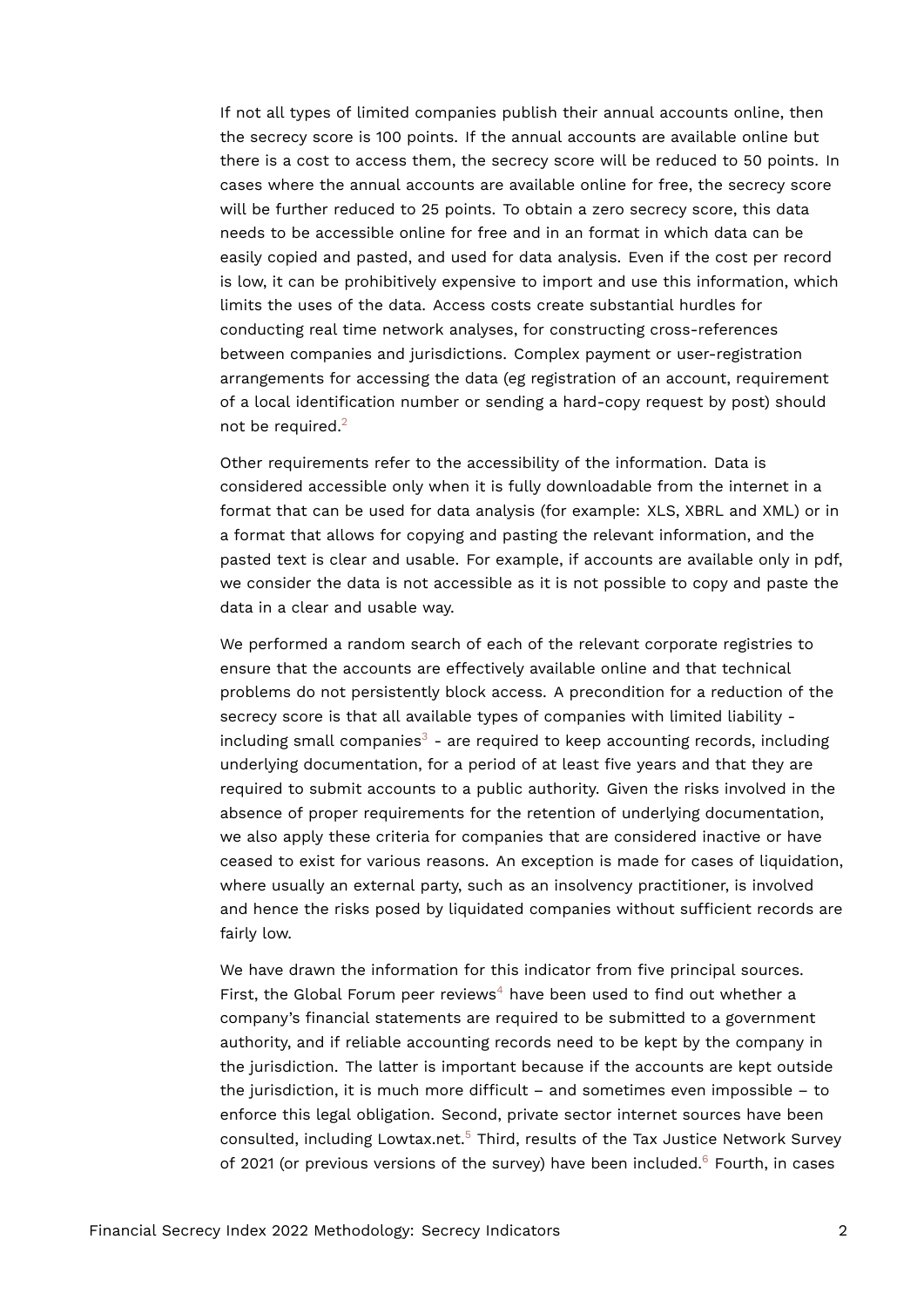where the previous sources indicated that annual accounts are submitted and available online, the corresponding company registry websites have been consulted.

<span id="page-2-0"></span>According to the weakest link principle<sup>[7](#page-6-6)</sup> for our Financial Secrecy Index research, a precondition for reducing the secrecy score in this indicator is that all available types of companies are required to publish the relevant information online and that the information is required to be updated at least annually. If any exceptions are allowed for certain types of companies, we assume that anyone intending to conceal information from public view will simply opt for establishing a company where these requirements to do not apply.

#### **Why is this important?**

Access to timely and accurate annual accounts is crucial for every company with limited liability in every country for a variety of reasons.

First, public accounts make it possible to assess the potential risks of trading with limited liability companies. Public accounts thus help to protect the legitimate interests of a wide range of actors. These actors include consumers, clients, business partners and creditors, as well as public officials dealing with public procurement and public–private partnerships.

Second, in times of financial globalisation, financial regulators, tax authorities and anti-money laundering agencies need to be able to assess cross-border implications of the activities of companies. Unhindered access to the accounts of foreign companies and subsidiaries empowers regulators and authorities to double check the veracity and completeness of locally submitted information and to assess the macro-consequences of corporate undertakings without imposing excessive costs.

Third, no company can be considered accountable to the communities where it is licensed to operate (and where it enjoys the privilege of limited liability) unless it places its accounts on public record. Journalists and civil society groups have legitimate reasons for accessing company accounts to assess them on matters of fair trade, environmental protection, human rights protection and charitable purposes. This can be done only when accounts are available for public scrutiny.

<span id="page-2-1"></span>Many multinational corporations structure their global network of subsidiaries and operations in ways that take advantage of the absence of any requirement to publish accounts on public record. Corporate tax havens or secrecy jurisdictions enable corporate and individual secrecy in this respect. If annual accounts were required to be placed online in every jurisdiction where a company operates, the resultant transparency would severely inhibit transfer mispricing and other tax avoidance techniques. We do not, however, regard this requirement as a substitute for a full country-by-country reporting standard (see SI  $8^8$  $8^8$ ).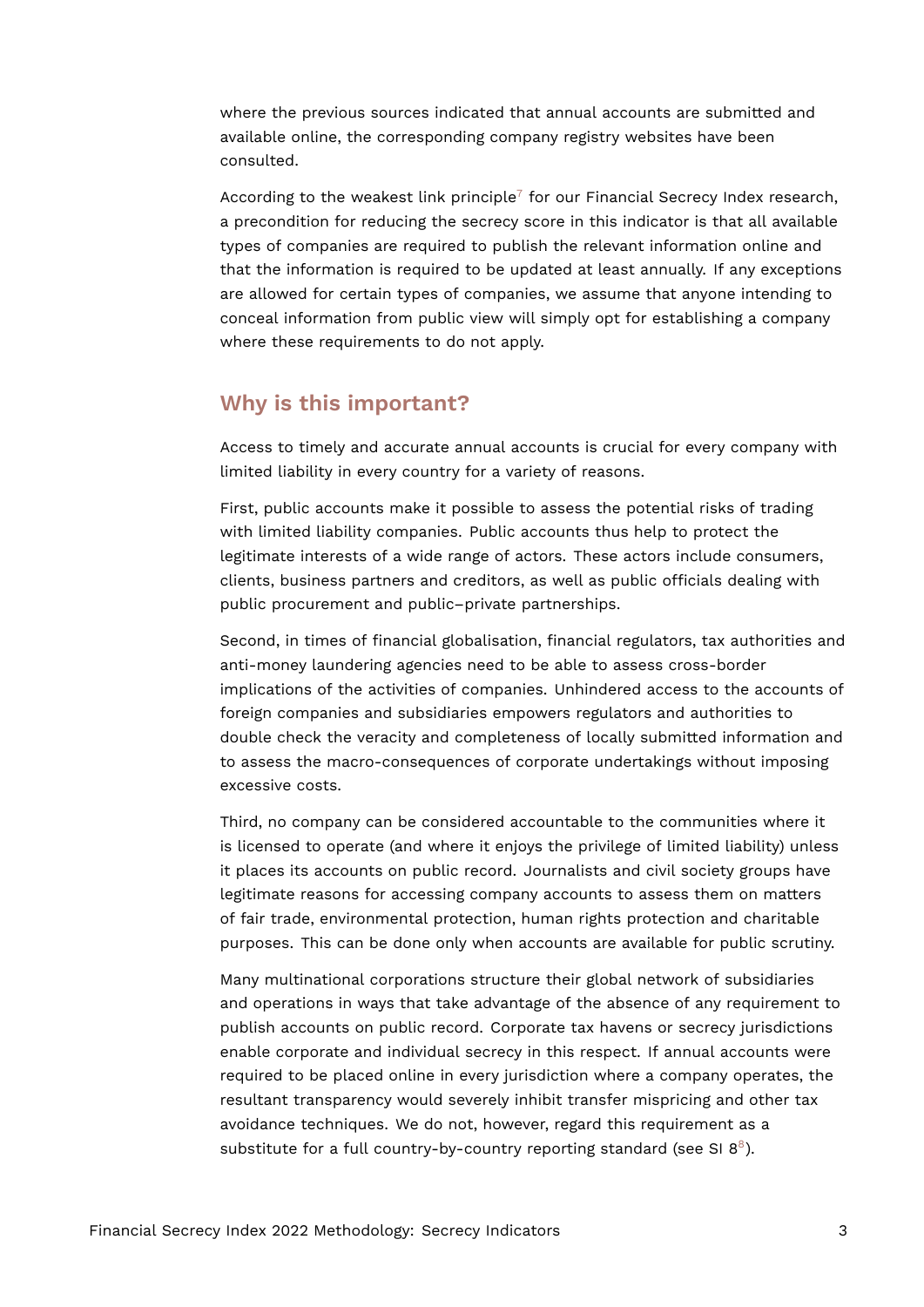<span id="page-3-0"></span>**All underlying data, including the sources we use for each jurisdiction, can be viewed in the [country profiles](https://fsi.taxjustice.net/country-detail) on the Financial Secrecy Index website.**

| ID  | <b>ID description</b>                                                                     | <b>Answers</b><br>(Codes applicable for all questions:<br>-2: Unknown; -3: Not Applicable)                                                                                                                                                                                                                                                                                                                  | <b>Valuation Secrecy Score</b>                                                          |
|-----|-------------------------------------------------------------------------------------------|-------------------------------------------------------------------------------------------------------------------------------------------------------------------------------------------------------------------------------------------------------------------------------------------------------------------------------------------------------------------------------------------------------------|-----------------------------------------------------------------------------------------|
| 188 | Is there an obligation to keep<br>accounting data?                                        | 0: No; 1: Yes                                                                                                                                                                                                                                                                                                                                                                                               | 0:100<br>1: See below                                                                   |
| 189 | Are annual accounts submitted to<br>a public authority?                                   | 0: No, annual accounts are not<br>always required to be submitted<br>to a public authority; 1: Except<br>for small companies, annual<br>accounts need to be submitted<br>to a public authority; 2: Yes,<br>there is an obligation to submit<br>annual accounts for all types of<br>companies.                                                                                                               | 0 & 1: 100<br>2: See below                                                              |
| 201 | Are annual accounts available on a<br>public online record (up to US\$10,<br>€10 or £10)? | 0: No, company accounts are not<br>always online (up to US\$10, €10<br>or £10); 1: COST: Yes, company<br>accounts are always online but<br>only at a cost of up to US\$10,<br>€10 or £10; 2 FREE: Yes, company<br>accounts are always available for<br>free, but can not be easily copied.;<br>3 FREE & EASILY COPIED: Yes,<br>company accounts are always<br>available for free & can be easily<br>copied. | 0:100<br>1:50<br>2:25<br>3: 0 (only if answers re<br>ID 188 and ID 189 are not<br>zero) |

**Table 2. Assessment Logic: Secrecy Indicator 7 - Public Company Accounts**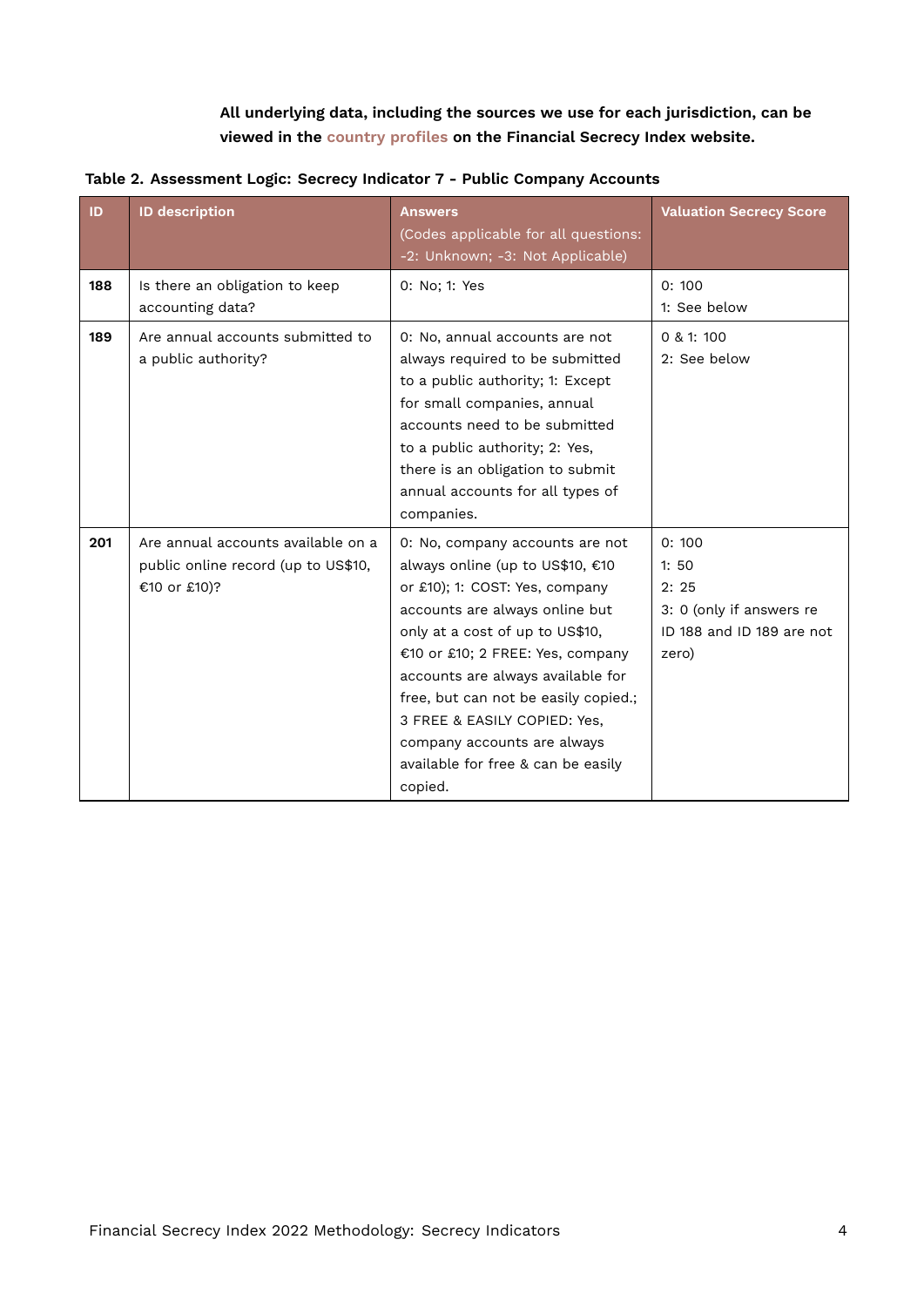# **Results Overview**

### **Figure 1. Public Company Accounts: Secrecy Score Overview**

| EC.       | FR.       | AL        | <b>BD</b>      | <b>BW</b> | <b>CN</b> | <b>DM</b> | GD        | <b>GU</b> | <b>IM</b> | <b>KR</b> | <b>LK</b> | <b>MH</b> | <b>MX</b> | <b>NZ</b> | PT.       | <b>SC</b> | <b>TR</b> | VC.       | <b>XK</b> |           |
|-----------|-----------|-----------|----------------|-----------|-----------|-----------|-----------|-----------|-----------|-----------|-----------|-----------|-----------|-----------|-----------|-----------|-----------|-----------|-----------|-----------|
| CZ.       | EE.       | Al        | <b>BB</b>      | <b>BS</b> | <b>CM</b> | DK.       | -FI       | GT        | TL.       | <b>KN</b> | П         | <b>ME</b> | <b>MV</b> | <b>NR</b> | <b>PR</b> | <b>SA</b> | <b>TN</b> | <b>UY</b> | <b>WS</b> |           |
| <b>BG</b> | AT        | AG        | AW             | <b>BR</b> | <b>CL</b> | DE.       | F1        | <b>GR</b> | IE.       | <b>KE</b> | <b>LC</b> | <b>MC</b> | <b>MU</b> | <b>NO</b> | PK.       | <b>RW</b> | <b>TC</b> | <b>US</b> | VU        |           |
| SI        | TH.       | AE        | AU             | <b>BO</b> | CK.       | <b>CY</b> | ES.       | <b>GM</b> | ID        | IP        | LB        | <b>MA</b> | <b>MT</b> | <b>NL</b> | <b>PH</b> | <b>RU</b> | <b>SV</b> | <b>UA</b> | VN        |           |
| <b>PL</b> | <b>RS</b> | <b>AD</b> | <b>AS</b>      | <b>BN</b> | <b>CH</b> | <b>CW</b> | EG.       | GI        | <b>HU</b> | IO        | KZ.       | LV        | <b>MS</b> | <b>NG</b> | PE.       | <b>RO</b> | <b>SM</b> | TZ.       | <b>VI</b> |           |
| <b>GB</b> | LU        | <b>SE</b> | <b>AR</b>      | <b>BM</b> | <b>CA</b> | <b>CR</b> | DZ.       | <b>GH</b> | <b>HR</b> | ΙE        | KY        | LT        | <b>MO</b> | <b>NA</b> | PA        | <b>OA</b> | <b>SK</b> | <b>TW</b> | VG        |           |
| <b>BE</b> | IS        | IT        | A <sub>O</sub> | <b>BH</b> | BZ.       | <b>CO</b> | <b>DO</b> | GG        | <b>HK</b> | IN        | <b>KW</b> | <b>LR</b> | <b>MK</b> | <b>MY</b> | <b>OM</b> | PY        | SG        | тт        | <b>VE</b> | <b>ZA</b> |

| Moderately Secretive < |                  |                  | ∙ Extremely Secretive |
|------------------------|------------------|------------------|-----------------------|
| 0 to $<$ 25            | 25 to $<$ 50     | 50 to $<$ 75     | 75 to 100.            |
| 3% (4 countries)       | 5% (7 countries) | 4% (5 countries) | 89% (125 countries)   |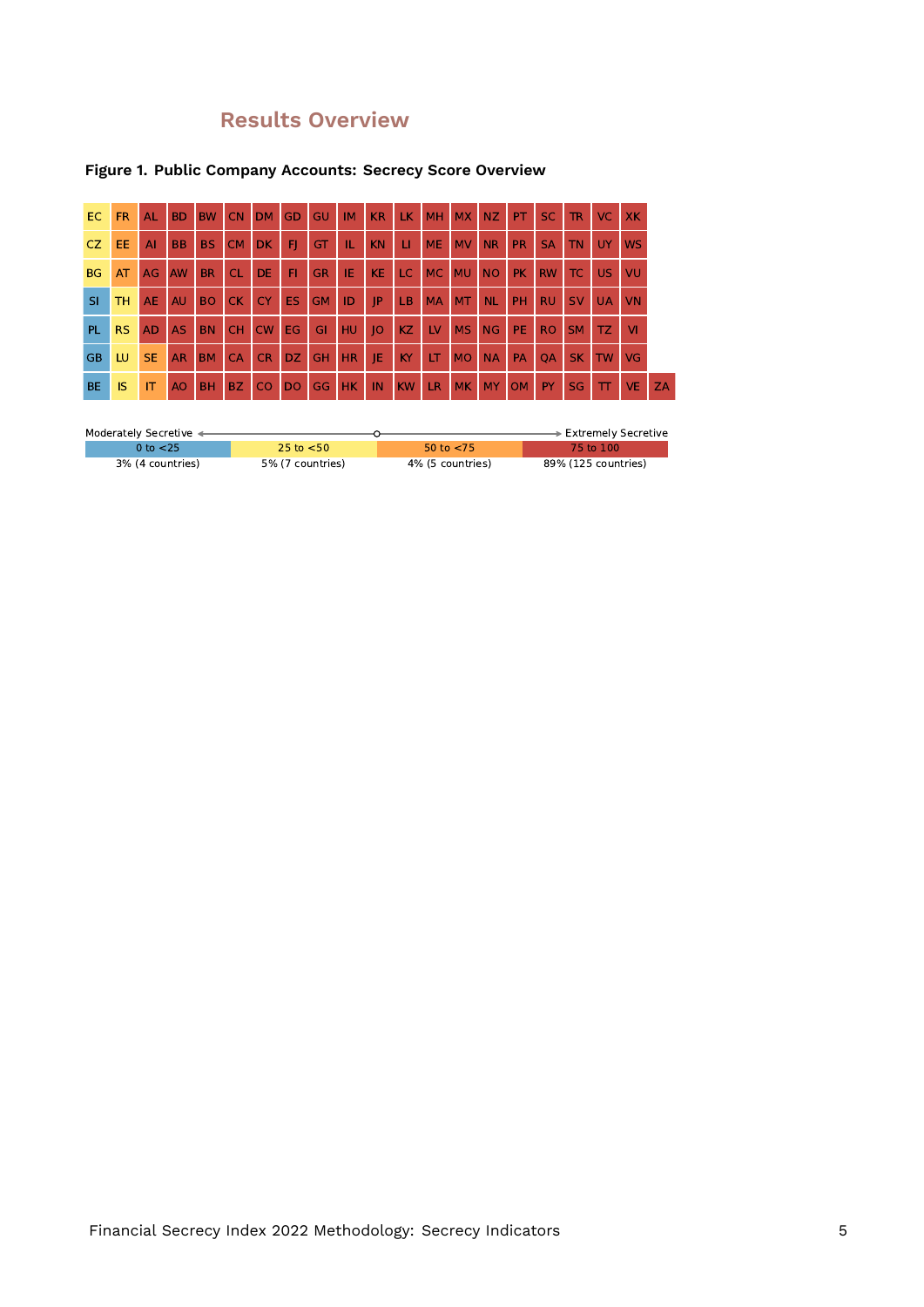|  |  |  | Figure 2. Public Company Accounts Secrecy Scores |  |  |
|--|--|--|--------------------------------------------------|--|--|
|--|--|--|--------------------------------------------------|--|--|

| <b>Secrecy score</b>   |            | <b>ISO2: Country Name</b> | <b>Secrecy score</b> |     | <b>ISO2: Country Name</b>         |  |  |  |
|------------------------|------------|---------------------------|----------------------|-----|-----------------------------------|--|--|--|
| $100$ $\blacksquare$   |            | AD: Andorra               | 100                  | KW: | Kuwait                            |  |  |  |
| 100                    | AE:        | United Arab Emirates      | 100                  | KY: | Cayman Islands                    |  |  |  |
| 100                    | AG.        | Antigua and Barbuda       | 100                  | KZ: | Kazakhstan                        |  |  |  |
| 100                    | AI:        | Anguilla                  | 100                  | LB: | Lebanon                           |  |  |  |
| 100                    | AL:        | Albania                   | 100                  | LC: | St. Lucia                         |  |  |  |
| 100                    | AO.        | Angola                    | 100                  | Ш.  | Liechtenstein                     |  |  |  |
| 100                    | AR:        | Argentina                 | 100                  | LK. | Sri Lanka                         |  |  |  |
| 100                    | AS:        | American Samoa            | 100                  | LR: | Liberia                           |  |  |  |
| 50                     | AT:        | Austria                   | 100                  | LT: | Lithuania                         |  |  |  |
| 100                    | AU:        | Australia                 | 25                   | LU: | Luxembourg                        |  |  |  |
| 100                    | AW:        | Aruba                     | 100                  | LV: | Latvia                            |  |  |  |
| 100                    | BB:        | <b>Barbados</b>           | 100                  | MA: | Morocco                           |  |  |  |
| 100                    | BD:        | Bangladesh                | 100                  | MC: | Monaco                            |  |  |  |
| 0                      | BE:        | Belgium                   | 100                  | ME: | Montenegro                        |  |  |  |
| 25                     | BG:        | Bulgaria                  | 100                  | MH: | Marshall Islands                  |  |  |  |
| 100                    | BH:        | <b>Bahrain</b>            | 100                  | MK: | North Macedonia                   |  |  |  |
| 100                    | BM:        | Bermuda                   | 100                  |     | MO: Macao                         |  |  |  |
| 100                    | BN:        | <b>Brunei</b>             | 100                  | MS: | Montserrat                        |  |  |  |
| 100                    | BO:        | Bolivia                   | 100                  | MT. | Malta                             |  |  |  |
| 100                    | BR:        | Brazil                    | 100                  | MU: | Mauritius                         |  |  |  |
| 100                    | BS:        | Bahamas                   | 100                  | MV: | Maldives                          |  |  |  |
| 100                    | BW:        | Botswana                  | 100                  | MX: | Mexico                            |  |  |  |
| 100                    | BZ:        | Belize                    | 100                  | MY: | Malaysia                          |  |  |  |
| 100                    | CA:        | Canada                    | 100                  | NA. | Namibia                           |  |  |  |
| 100                    | CH:        | Switzerland               | 100                  | NG: | Nigeria                           |  |  |  |
| 100                    | CK:        | Cook Islands              | 100                  | NL: | Netherlands                       |  |  |  |
| 100                    | CL:        | Chile                     | 100                  | NO. | Norway                            |  |  |  |
| 100                    |            | CM: Cameroon              | 100                  | NR: | Nauru                             |  |  |  |
| 100                    | CN:        | China                     | 100                  | NZ: | New Zealand                       |  |  |  |
| 100                    | CO:        | Colombia                  | 100                  | OM: | Oman                              |  |  |  |
| 100                    | CR:        | Costa Rica                | 100                  | PA: | Panama                            |  |  |  |
| 100                    |            | CW: Curacao               | 100                  | PE: | Peru                              |  |  |  |
| 100                    | CY:        | Cyprus                    | 100                  | PH: | Philippines                       |  |  |  |
| 25                     | CZ.        | Czechia                   | 100                  | PK: | Pakistan                          |  |  |  |
| 100                    | DE:        | Germany                   | 0                    | PL: | Poland                            |  |  |  |
| 100                    | DK:        | Denmark                   | 100                  | PR: | Puerto Rico                       |  |  |  |
| 100                    |            | DM: Dominica              | 100                  | PT: | Portugal                          |  |  |  |
| 100                    | DO:        | Dominican Republic        | 100                  | PY: | Paraguay                          |  |  |  |
| 100                    | DZ:        | Algeria                   | 100                  | QA: | Qatar                             |  |  |  |
| 25                     | EC:        | Ecuador                   | 100                  | RO: | Romania                           |  |  |  |
| 50                     | EE:        | Estonia                   | 25                   | RS: | Serbia                            |  |  |  |
| 100                    | EG:        | Egypt                     | 100                  | RU: | Russia                            |  |  |  |
| 100<br>100             | ES:<br>FI: | Spain                     | 100                  | RW: | Rwanda                            |  |  |  |
| 100                    |            | Finland<br>Fiii           | 100                  | SA: | Saudi Arabia                      |  |  |  |
| 50                     | FJ:<br>FR: | France                    | 100                  | SC: | Seychelles                        |  |  |  |
| 0                      | GB:        | United Kingdom            | 50                   | SE: | Sweden                            |  |  |  |
| 100                    | GD:        | Grenada                   | 100                  | SG: | Singapore                         |  |  |  |
| 100                    |            | GG: Guernsey              | 0                    | SI: | Slovenia                          |  |  |  |
| 100                    | GH:        | Ghana                     | 100                  | SK: | Slovakia                          |  |  |  |
| 100                    | GI:        | Gibraltar                 | 100                  | SM: | San Marino                        |  |  |  |
| 100                    |            | GM: Gambia                | 100                  | SV: | El Salvador                       |  |  |  |
| $100 -$                | GR:        | Greece                    | 100                  | TC: | Turks and Caicos Islands          |  |  |  |
| 100                    | GT:        | Guatemala                 | 25                   | TH: | Thailand                          |  |  |  |
| 100                    | GU:        | Guam                      | 100                  | TN: | Tunisia                           |  |  |  |
| 100                    | HK:        | Hong Kong                 | 100                  | TR: | Turkey                            |  |  |  |
| 100                    | HR:        | Croatia                   | 100                  | TT: | Trinidad and Tobago               |  |  |  |
| 100                    | HU:        | Hungary                   | 100                  | TW: | Taiwan                            |  |  |  |
| 100                    | ID:        | Indonesia                 | 100                  | TZ: | Tanzania                          |  |  |  |
| 100                    | IE:        | Ireland                   | 100                  | UA: | Ukraine                           |  |  |  |
| 100                    | IL:        | Israel                    | 100                  | US: | <b>United States</b>              |  |  |  |
| 100                    | IM:        | Isle of Man               | 100                  | UY. | Uruguay                           |  |  |  |
| 100                    | IN:        | India                     | 100                  | VC: | St. Vincent and the Grenadines    |  |  |  |
| 25                     | IS:        | Iceland                   | 100                  | VE: | Venezuela                         |  |  |  |
| 50                     | IT:        | Italy                     | 100                  | VG: | British Virgin Islands            |  |  |  |
| 100                    | JE:        | Jersey                    | 100                  | VI: | US Virgin Islands                 |  |  |  |
| 100                    | IO:        | Jordan                    | 100                  | VN: | Vietnam                           |  |  |  |
| 100                    | JP:        | lapan                     | 100                  | VU: | Vanuatu                           |  |  |  |
| 100                    | KE:        | Kenya                     | 100                  | WS: | Samoa                             |  |  |  |
| 100                    | KN:        | St. Kitts and Nevis       | 100                  | XK: | Kosovo                            |  |  |  |
| 100                    | KR:        | South Korea               | 100                  | ZA: | South Africa                      |  |  |  |
|                        |            |                           |                      |     |                                   |  |  |  |
|                        |            |                           | <b>Secrecy Score</b> |     |                                   |  |  |  |
| Moderately Secretive ← |            |                           | ᠊ᢦ                   |     | $\Rightarrow$ Extremely Secretive |  |  |  |
| $0$ to $<$ 25          |            | $25$ to $< 50$            | 50 to $<$ 75         |     | 75 to 100                         |  |  |  |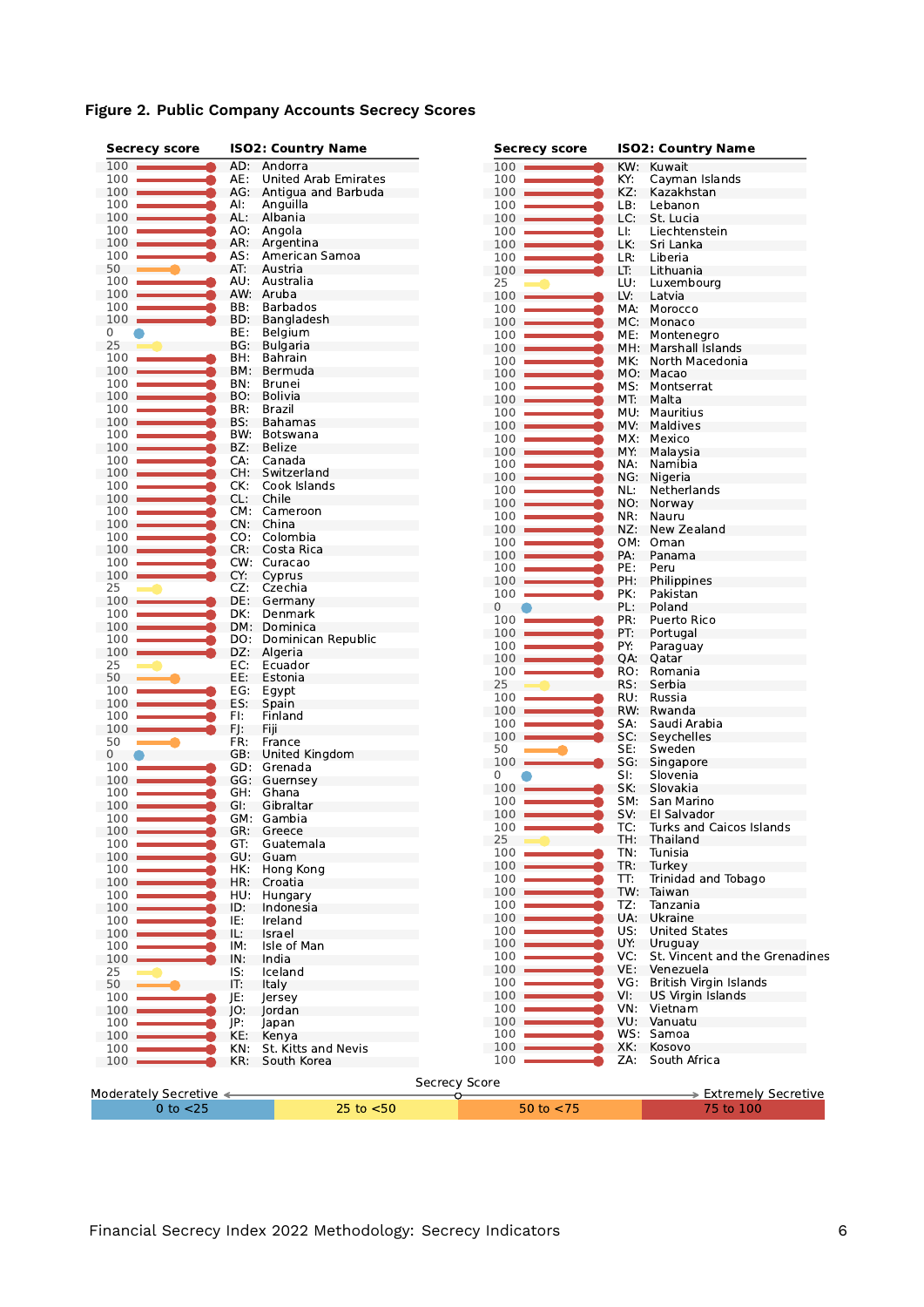<span id="page-6-9"></span>

- <span id="page-6-0"></span>[1.](#page-0-1) We believe online accessibility for free is a reasonable requirement given a) the prevalence of the internet in 2021 and b) the complete reliance of international financial flows on modern technology. It would be an omission not to use that technology to make information available worldwide especially as c) the people affected by these cross border financial flows are likely to be in many jurisdictions, and hence need information to be on the internet to get hold of it.
- <span id="page-6-1"></span>[2.](#page-1-0) We consider that for something to be truly "on public record" prohibitive cost constraints must not exist, be they financial or in terms of time lost or unnecessary inconvenience caused.
- <span id="page-6-2"></span>[3.](#page-1-1) This indicator is also assessed in our complementary index, the Corporate Tax Haven Index. However, unlike the Corporate Tax Haven Index, which focuses only on large companies (ie. companies with an annual turnover threshold which is higher than €10m), the scope of the Financial Secrecy Index covers all types of companies with limited liability, regardless of their size. This is because the Financial Secrecy Index assesses secrecy in a broader sense and does not focus exclusively on tax avoidance by multinational companies but rather also by smaller companies and individuals. While multinational companies are often highly regulated and supervised, this is not the case for small companies, which are thus often used as vehicles in complex tax avoidance and tax evasion schemes that obscure ownership. Therefore, we consider them relevant for the assessment of this indicator as part of the Financial Secrecy Index.
- <span id="page-6-3"></span>[4.](#page-1-2) The Global Forum peer reviews refer to the peer review reports and supplementary reports published by the Global Forum on Transparency and Exchange of Information for Tax Purposes. Section A.2. in the reports refers to, among other things, the requirement to keep underlying documentation and the retention period for keeping accounting records. The reports can be viewed at:. $9$
- <span id="page-6-8"></span><span id="page-6-4"></span>[5.](#page-1-3) Wolters Kluwer. *Lowtax - Global Tax & Business Portal*. 2021. URL: <https://www.lowtax.net/> (visited on 03/05/2022).
- <span id="page-6-5"></span>[6.](#page-1-4) Tax Justice Network. *TJN Survey*. 2021. URL: [http://fsi.taxjustice.net/fsi2022/TJN- Survey- 2021.pdf](http://fsi.taxjustice.net/fsi2022/TJN-Survey-2021.pdf) (visited on 11/05/2022).
- <span id="page-6-6"></span>[7.](#page-2-0) The "weakest link" research principle is used synonymously with the "lowest common denominator" approach. During the assessment of a jurisdiction's legal framework, the review of different types of legal entities each with different transparency levels might be necessary within one indicator. For example, to ascertain the secrecy score, a choice between two or more types of companies might have to be taken. In such a case, we choose the least transparent option available in the jurisdiction. This least transparent option will determine the indicator's secrecy score.
- <span id="page-6-7"></span>[8.](#page-2-1) Tax Justice Network. *Secrecy Indicator 8: Public Country by Country Reporting*. Tax Justice Network, 2022. URL: <https://fsi.taxjustice.net/fsi2022/KFSI-8.pdf>.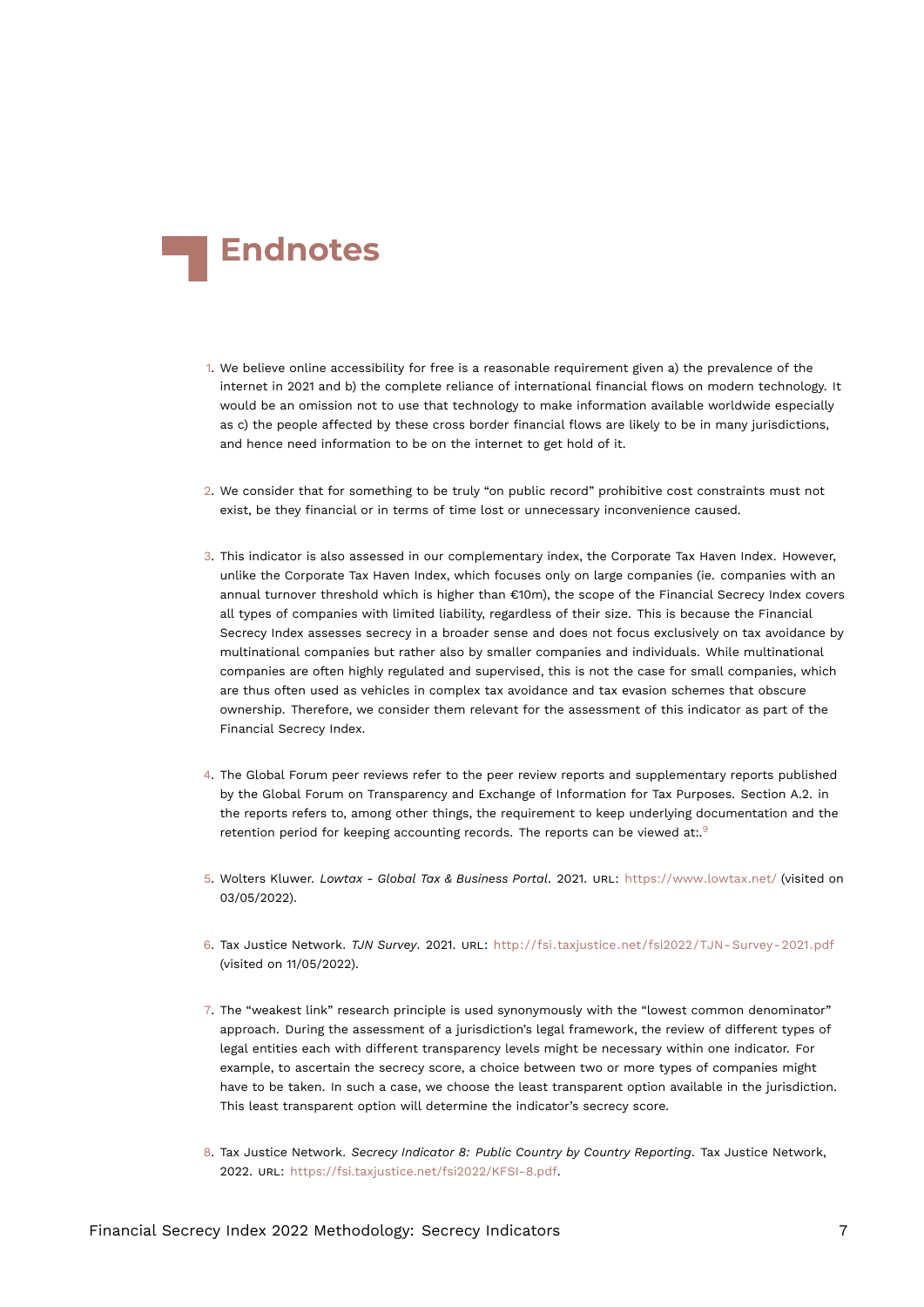<span id="page-7-1"></span><span id="page-7-0"></span>[9.](#page-6-8) Organisation for Economic Co-operation and Development. *Exchange of Information*. 2021. URL: [https:](https://www.oecd.org/tax/exchange-of-tax-information/) [//www.oecd.org/tax/exchange-of-tax-information/](https://www.oecd.org/tax/exchange-of-tax-information/) (visited on 06/05/2022).